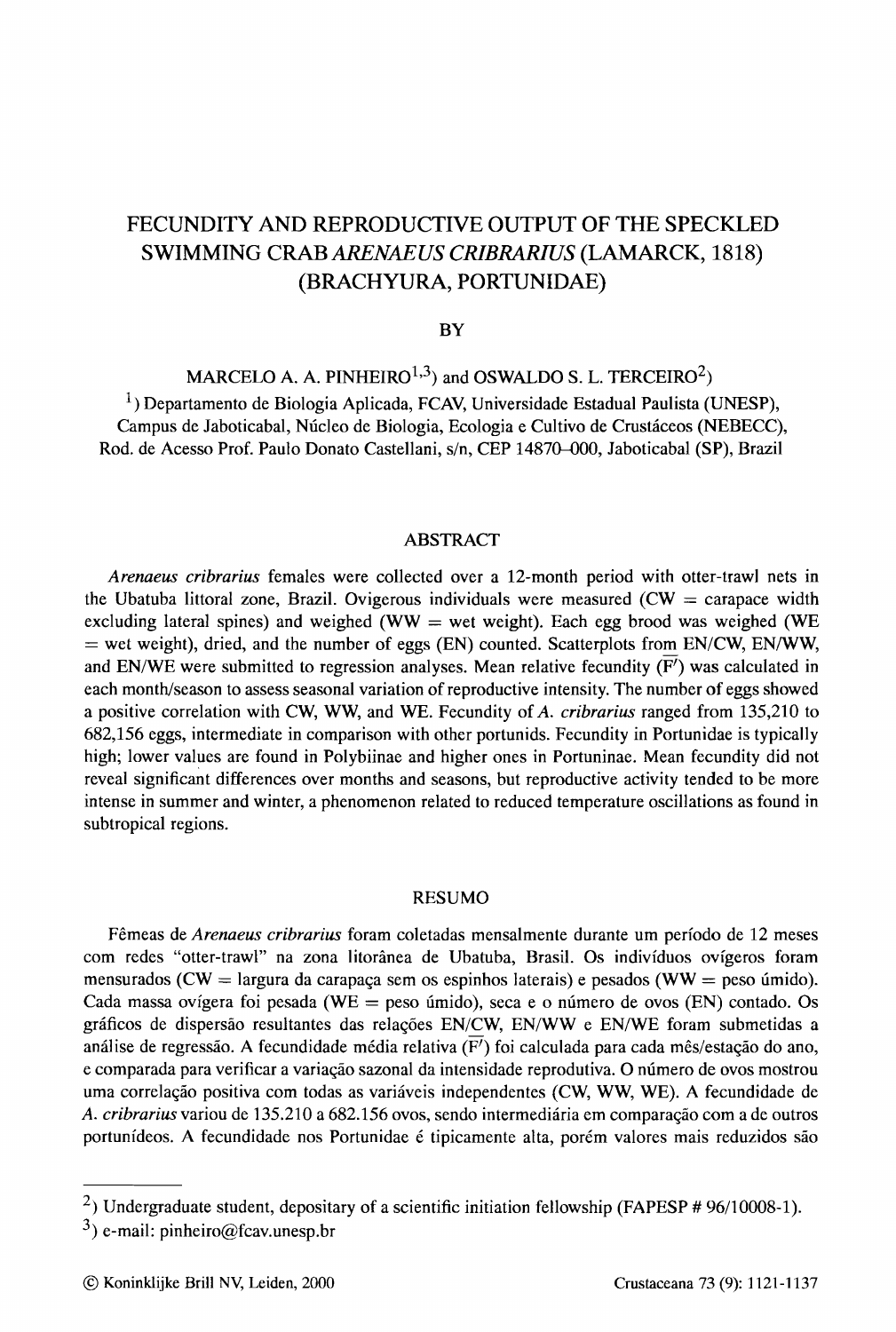encontrados nos Polybiinae e mais altos nos Portuninae. A analise da fecundidade media relativa nao revelou diferenças significativas entre os meses e estações do ano, mas a atividade reprodutiva foi mais intensa no verão e inverno, um fenômeno relacionado à reduzida oscilação térmica verificada nas regi6es subtropicais.

### INTRODUCTION

Brachyurans demonstrate a great diversity of reproductive strategies that maximize survivorship of offspring and maintain population stocks at adequate levels (Hartnoll & Gould, 1988). Fecundity estimates and establishment of the breeding period can contribute to assess the renewal capacity of exploited species, providing a basis for fishery control legislation. The periodicity and intensity of reproduction have been estimated based on the frequency of ovigerous females (Paul, 1982; Potter et al., 1983; Mori, 1987) and/or occurrence of females with fully developed gonads during a I-year period (Santos, 1994; Pinheiro, 1995).

According to Sastry (1983), fecundity is the number of eggs produced by a female in a single egg batch or during a given period of its life cycle. This definition has been adopted by many carcinologists (Haynes et aI., 1976; Swartz, 1978; Bond & Buckup, 1982; Somerton & Meyers, 1983; Negreiros-Fransozo et aI., 1992; Pinheiro & Fransozo, 1995) and the estimate of fecundity is always obtained using mathematical models fitted to scatterplots relating number of eggs (EN) to size (usually carapace width, CW or carapace length, CL). Although a linear model has been used by some authors to describe such relationships (Melville-Smith, 1987; Seiple & Salmon, 1987; Sumpton, 1990), the use of the power function  $y = ax^b$ (Thomas, 1964; Haynes et aI., 1976; Somerton & Meyers, 1983; Parsons & Tucker, 1986; Pinheiro & Fransozo, 1995) and the cubic function  $y = a + bx^3$  (Jensen, 1958; Almaça, 1987; Flores, 1993; Reigada & Negreiros-Fransozo, 1995) have been used by most researchers.

In general, fecundity is positively correlated with size or weight of the brooded female (Ogawa & Rocha, 1976; Du Preez & Mclachlan, 1984) and may be markedly affected by some environmental factors (Jensen, 1958). Although size of ovigerous female and number of eggs are positively correlated in a given species, comparisons among different sites or populations can not be directly tested. Variability caused by differences in population structure is a major obstacle that prevents reliable comparisons. Therefore, specific mathematical and statistical procedures are required for that purpose.

*Arenaeus cribrarius* (Lamarck, 1818) belongs to the subfamily Portuninae, and has a geographical distribution along the western Atlantic coast extending from Vineyard Sound (U.S.A.) to La Paloma (Uruguay) (Juanicó, 1978; Williams, 1984). This species lives in shallow coastal domains, and is frequently found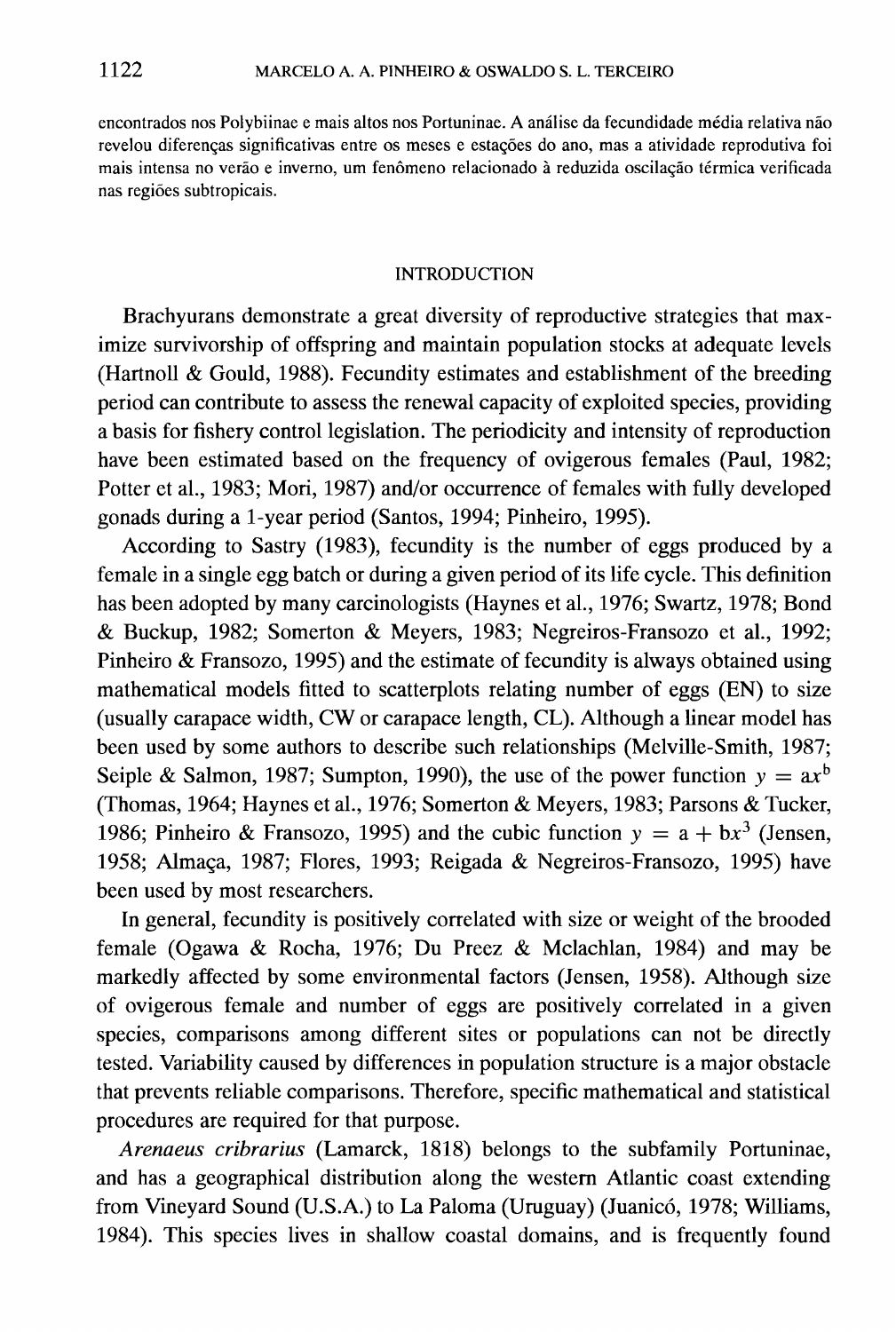in the swash zone buried in the sediment. It is rarely found in estuaries and coastal lagoons (Rathbun, 1930; Melo, 1996). Among the published contributions concerning the species, only a few of them focus on its reproductive biology, such as description of larval stages (Stuck & Truesdale, 1988), reproductive dynamics (Pinheiro, 1995), sexual maturity (Pinheiro & Fransozo, 1998), or reproductive behaviour in captivity (Pinheiro & Fransozo, 1999).

According to Fransozo et al. (1992), *A. cribrarius* represents an important fishing potential in the north littoral zone of Sao Paulo State, occupying the second place after *Callinectes ornatus* Ordway, 1863. Such information has called the attention to this species, which is still underexploited, and considered as fishery waste by many Brazilian fishermen (Pinheiro, 1995).

This study provides an estimate of the fecundity of *Arenaeus cribrarius,* describes the period of highest reproductive activity in this species, and also provides a comparative analysis with other portunids.

## MATERIALS AND METHODS

Crab samples were collected along the northern coast of Sao Paulo State in the Ubatuba region, Brazil, with a shrimp fishery boat equipped with two otter-trawl IO-mm meshed nets. Monthly samples were obtained in front of Toninhas and Itamambuca Beach (23°30'S) during a I-year period (August 1996 to July 1997).

Female specimens were classified into three groups based on abdominal morphology: juvenile, non-ovigerous adults, and ovigerous. Juvenile females possess a triangularly shaped abdomen, whereas a suboval-shape characterizes adult females (Pinheiro & Fransozo, 1998). Individual crabs were placed in plastic bags to avoid the loss of eggs or appendages, and frozen until further analysis. After defrosting, each individual was measured with a pair of calipers to 0.05 mm precision (CW  $=$  carapace width excluding lateral spines). Total wet weight of ovigerous females (WW) and wet weight of egg broods (WE) were measured on an analytical balance to the nearest 0.01 g, after removing water excess with absorbent paper.

A small sample of each egg batch was examined under a microscope to detennine their development stage as described by Boolootian et al. (1959), and then represented by three stages: initial (stages 1-4), intermediate (stages 5-8), and final (stages 9-10). To estimate fecundity, only females with a recently extruded egg batch (final blastula to early gastrula), were used for analyses, thus minimizing underestimates due to egg loss. Pleopods of females were removed and the eggs dehydrated in 70% ethanol (24 h), anhydrous alcohol (12 h), and next oven-dried at 60°C to a constant weight. The number of eggs per brood (EN) was extrapolated from the dry weight of three counted subsamples and the dry weight of the total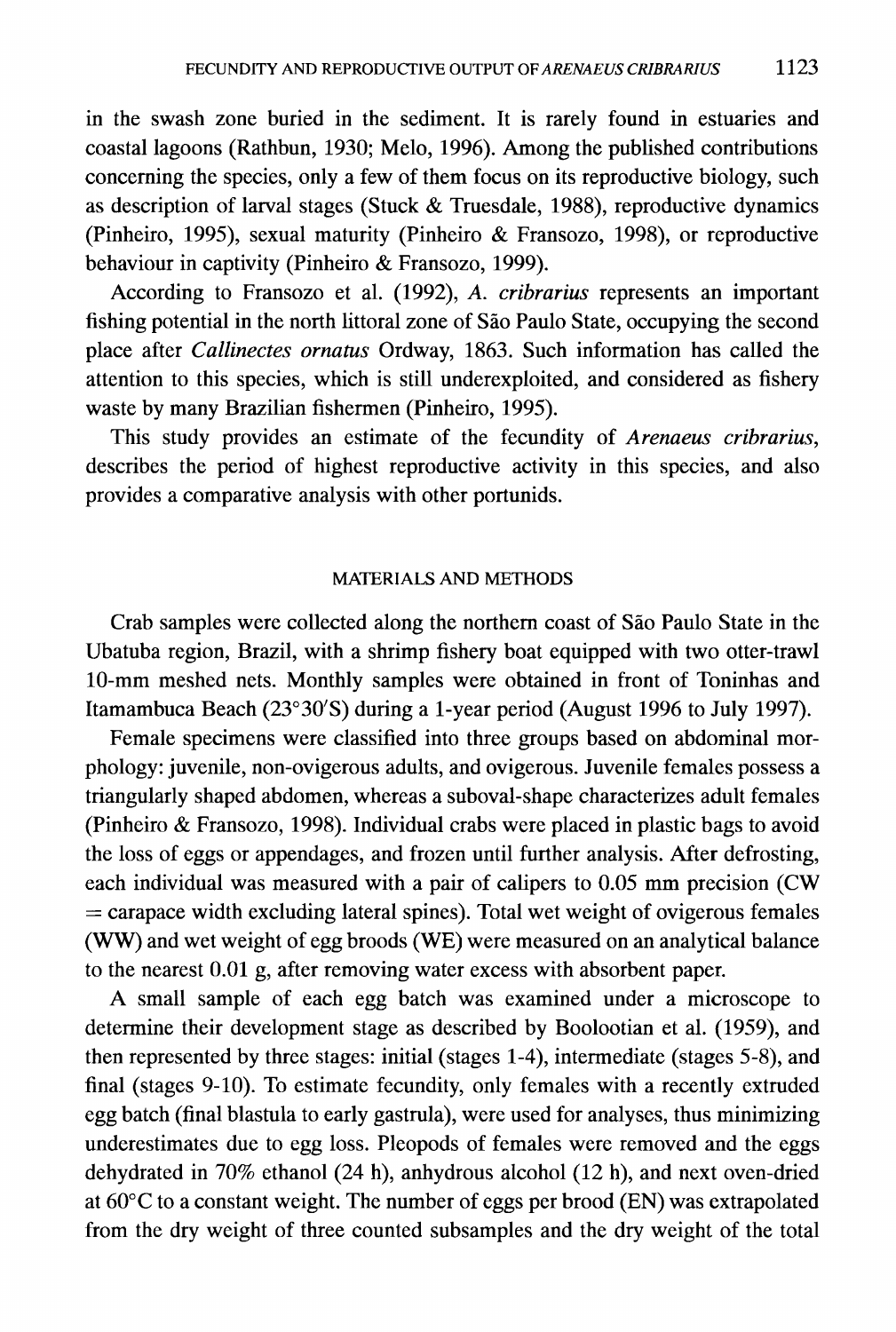brood. Egg batches in which the coefficient of variation of the counted subsamples exceeded 15% were discarded from further analysis, thereby minimizing possible errors resulting from dehydration and counting. The dependent variable (EN) was plotted as a function of the independent variables (CW, WW, and WE) and the resulting scatterplots submitted to regression analysis. Models were fitted to these scatterplots, and the one with the highest determination coefficient  $(R^2)$  was chosen to represent them. A total of 42 ovigerous females, obtained from January 1989 to January 1993, were used to conclude fecundity analyses. Resulting equations and wet weight percentage of egg brood were compared to equivalent data found in other species of portunids.

Relative average fecundity  $(\overline{F'})$ , eliminating size effect, was determined for each month and season, according to:

$$
\overline{F'} = \frac{1}{n}\sum_{i=1}^n \frac{EN_i}{CW_i^b}
$$

where:  $\overline{F'}$  = relative average fecundity; n = number of ovigerous females in a given month or season;  $EN_i =$  number of eggs estimated for the i<sup>th</sup> female; b = constant of the power function obtained in the relationship EN/CW; CW<sub>i</sub> = carapace width of the i<sup>th</sup> female. Monthly and seasonal  $\overline{F}$  values were compared in an ANOVA, and a Tukey test was performed to verify differences ( $P < 0.05$ ). The percentages of ovigerous females from the total adult females (PO%) were calculated for each month and season, and reproductive intensity indices (RII) were obtained by multiplying these values with that obtained for  $\overline{F}$ .

### RESULTS

During the study period from August 1996 to July 1997, 1,336 *A. cribrarius* females were obtained: 664 juveniles (49.7%), 603 non-ovigerous adults (45.1%), and 69 ovigerous individuals (5.2%). Total percentage of ovigerous females (PO%) was 10.3%, with highest percentages recorded from December to March (11.5- 22.2%), and in August (21.1%) (table I). From September to November and April to June, the number of ovigerous females decreased, with percentages ranging from 4.9 to 9.7. No ovigerous females were obtained in July. Spawning activity was particularly high in August and February.

Most females bore newly extruded eggs (65.2%). Females carrying eggs in intermediate and final embryonic stages accounted for 24.6 and 10.1% of all ovigerous specimens, respectively (table II).

Of 92 ovigerous females, some individuals were excluded from analyses  $(EN/CW, N = 6; EN/WW, N = 12; and EN/WE, N = 16)$ , because the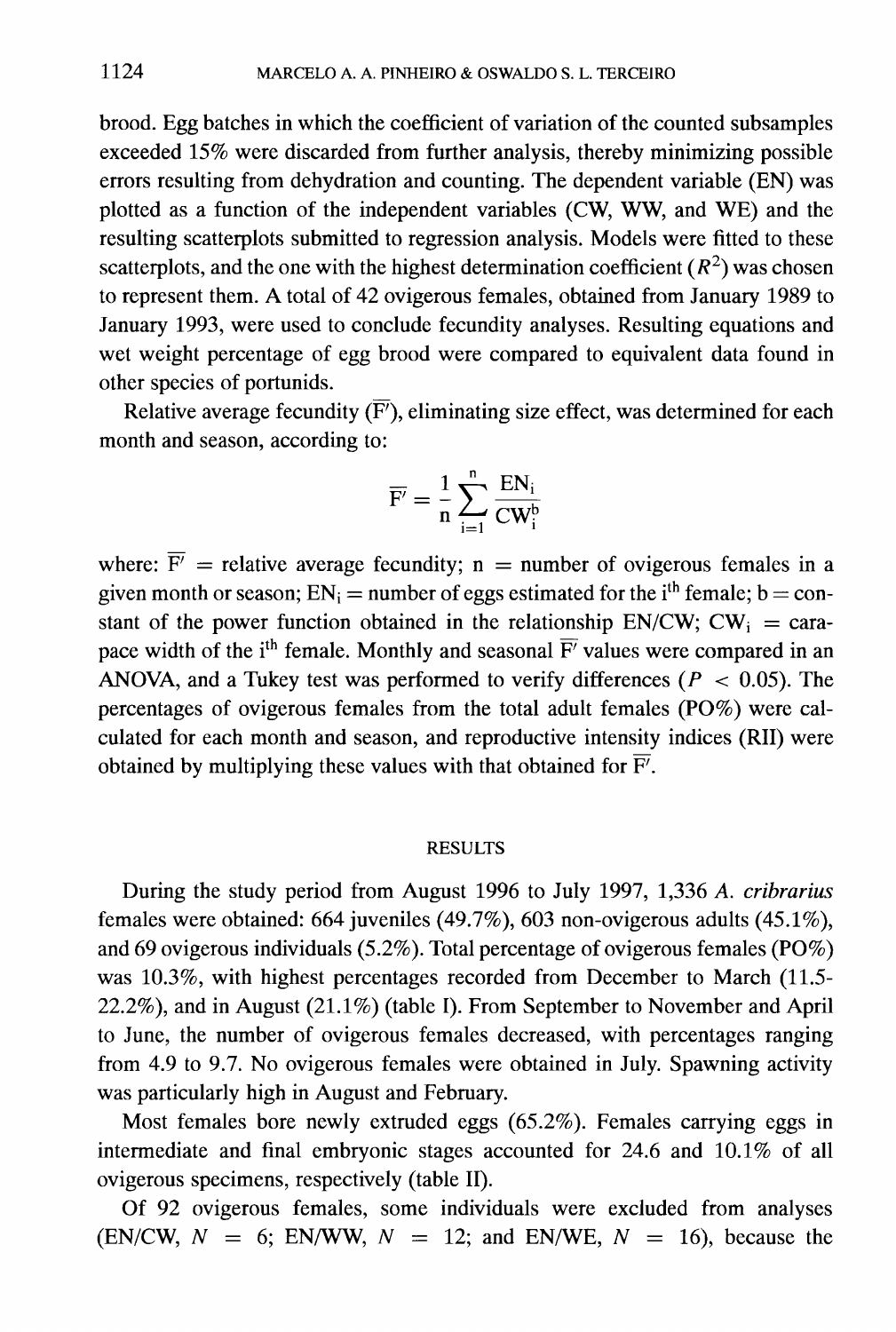| Month        | Young<br>females | <b>Adult females</b><br>(without eggs) | Ovigerous<br>females | Total | PO%  |
|--------------|------------------|----------------------------------------|----------------------|-------|------|
| August 1996  | 3                | 56                                     | 15                   | 74    | 21.1 |
| September    | 10               | 28                                     | 3                    | 41    | 9.7  |
| October      | 35               | 117                                    | 6                    | 158   | 4.9  |
| November     | 18               | 68                                     | 6                    | 92    | 8.1  |
| December     | 33               | 46                                     | 6                    | 85    | 11.5 |
| January 1997 | 47               | 38                                     | 6                    | 91    | 13.6 |
| February     | 120              | 35                                     | 10                   | 165   | 22.2 |
| March        | 38               | 33                                     | 6                    | 77    | 15.4 |
| April        | 26               | 54                                     | 4                    | 84    | 6.9  |
| May          | 78               | 52                                     | 4                    | 134   | 7.1  |
| June         | 86               | 37                                     | 3                    | 126   | 7.5  |
| July         | 170              | 39                                     |                      | 209   |      |
| Total        | 664              | 603                                    | 69                   | 1,336 | 10.3 |

*Arenaeus cribrarius* (Lamarck). Monthly abundance of each group of females from August 1996 to July 1997 (PO% = percentage of ovigerous individuals from total number of adult females)

## TABLE **II**

*Arenaeus cribrarius* (Lamarck). Monthly abundance of ovigerous females from August 1996 to July 1997, according to stage of embryonic development of the eggs

| Month        |         | Embryonic stages |       | Total |
|--------------|---------|------------------|-------|-------|
|              | Initial | Intermediate     | Final |       |
| August 1996  | 11      | 3                | 1     | 15    |
| September    |         |                  |       | 3     |
| October      |         | 2                |       | 6     |
| November     |         |                  |       | 6     |
| December     |         |                  |       | 6     |
| January 1997 |         |                  |       | 6     |
| February     |         |                  |       | 10    |
| March        |         | 3                |       | 6     |
| April        | 3       |                  |       | 4     |
| May          | 3       |                  |       | 4     |
| June         | 3       |                  |       | 3     |
| July         |         |                  |       |       |
| Total        | 45      | 17               | 7     | 69    |

coefficient of variation exceeded 15%. Individual fecundity and size of the 86 females analysed varied from 135,210 to 682,156 eggs  $(340, 101 \pm 130, 767$  eggs) and CW from 54.7 to 92.3 mm (73.5  $\pm$  7.7 mm), respectively. Wet weight of the

### TABLE I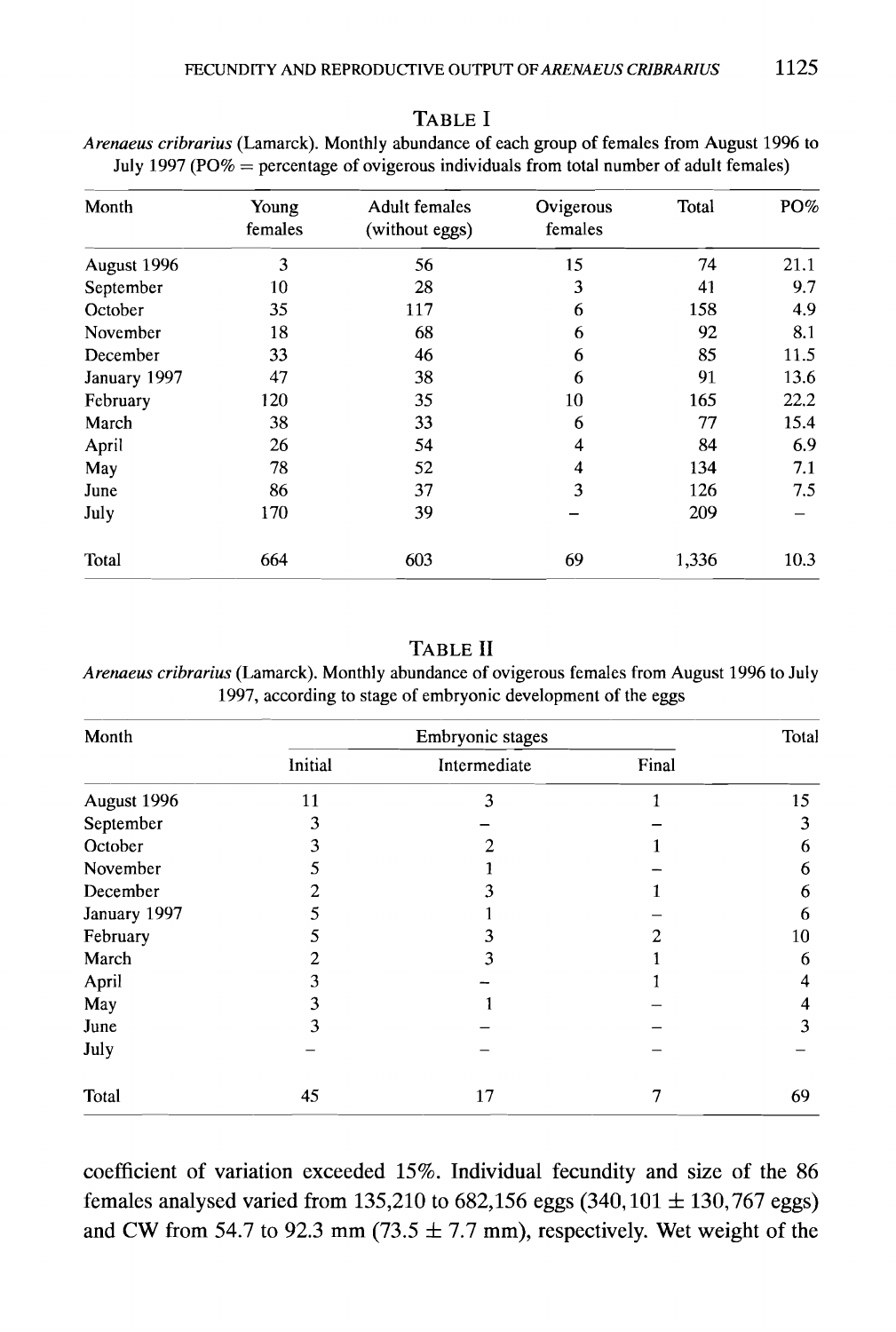egg brood (WE) varied from 3.1 to 14.0 g  $(7.3 \pm 2.6 \text{ g})$ , corresponding to 8.4-27.2%  $(12.3 \pm 3.2\%)$  of total wet weight of the female.

Regression analyses indicated that the number of eggs (EN) is positively correlated with CW, WW and WE  $(P < 0.001$ , in all cases). Scatterplots revealed an exponential association in the relationship EN/CW (fig. 1), while the



Fig. 1. *Arenaeus cribrarius* (Lamarck,1818). Relationship of number of eggs (EN) to carapace width excluding lateral spines (CW).



Fig. 2. *Arenaeus cribrarius* (Lamarck, 1818). Relationship of number of eggs (EN) to total wet weight of female including egg mass (WW).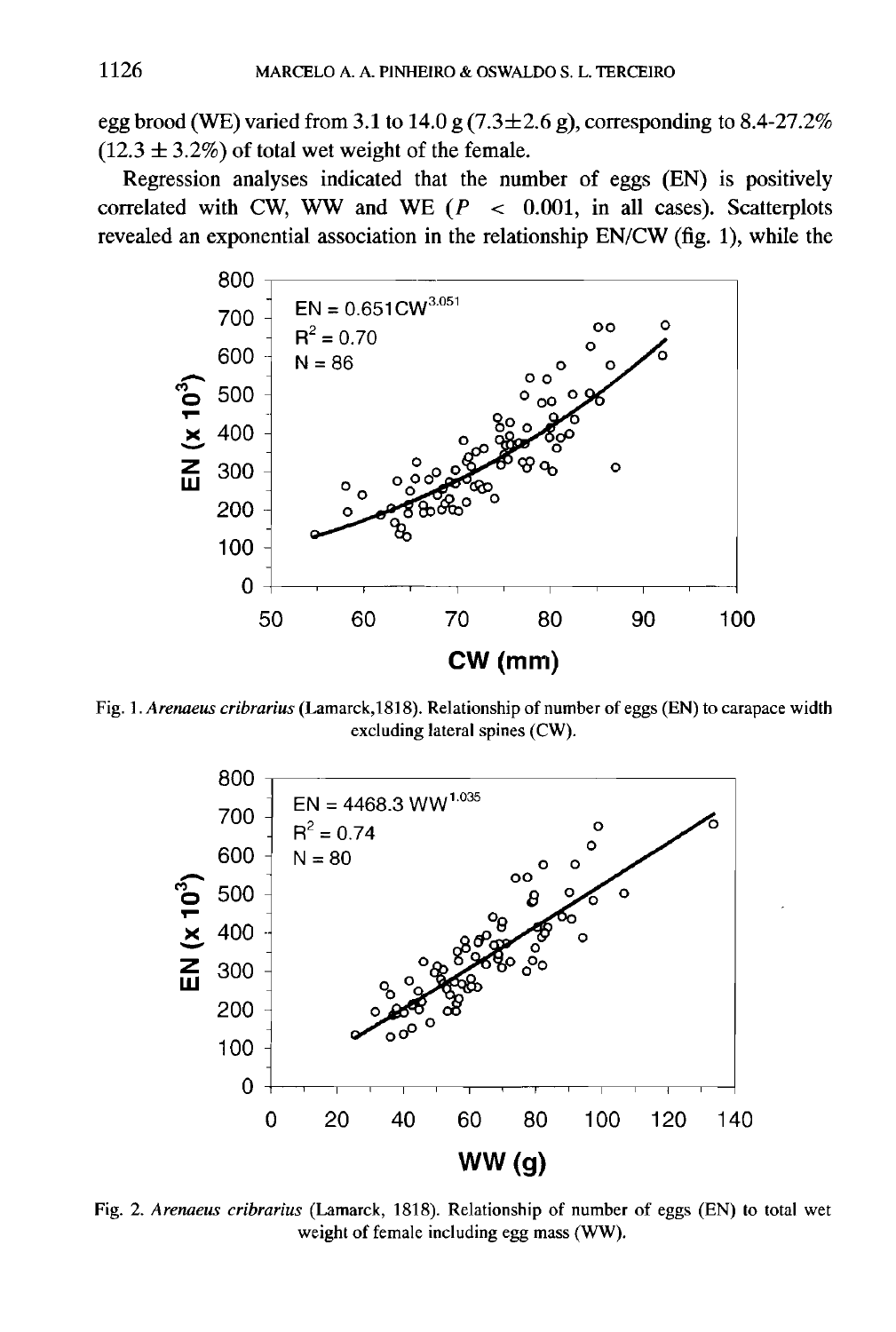relationships EN/WW (fig. 2) and EN/WE (fig. 3) come close to straight lines. The power function  $y = ax^b$  was the mathematical model providing the better fit in all regression analyses. Resulting equations, determination coefficients, and statistical significance are shown in table III.

Values of average relative fecundity  $(\overline{F})$  varied per month from 0.55 to 0.72, and ranged seasonally from 0.62 to 0.67. However, no statistical differences were found in both cases  $(P > 0.05)$ . Monthly reproductive intensity indices (RII's) varied by season, with higher values obtained for August and February (fig. 4A), and with higher values recorded for summer and winter (fig. 4B). Spring and autumn values were similar.



Fig. 3. *Arenaeus cribrarius* (Lamarck, 1818). Relationship of number of eggs (EN) to wet weight of egg mass (WE).

# TABLE III

*Arenaeus cribrarius* (Lamarck). Regression analyses of the number of eggs per brood (EN) related to carapace width without lateral spines (CW), wet weight of ovigerous female (WW), and wet weight of egg brood (WE)

| Relationships           | $R^2$   | N  |
|-------------------------|---------|----|
| $EN = 0.651CW^{3.051}$  | $0.70*$ | 86 |
| $EN = 4468.3WW^{1.035}$ | $0.74*$ | 80 |
| $EN = 59864WE^{0.801}$  | $0.67*$ | 76 |

 $^* = P < 0.001$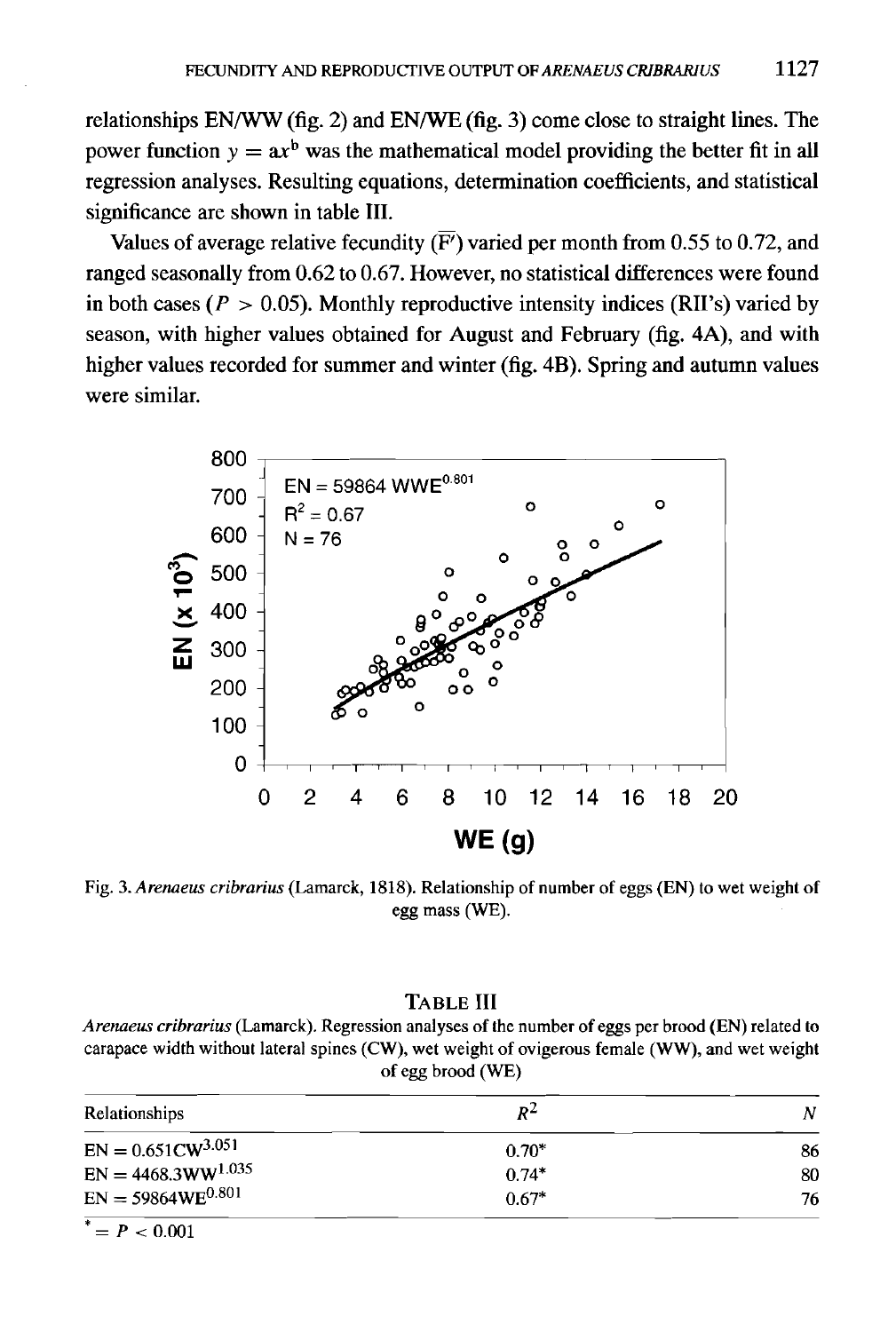

Fig. 4. *Arenaeus cribrarius* (Lamarck, 1818). Reproductive intensity index (RII) from August 1996 to June 1997. A, monthly values; B, seasonal values.

#### DISCUSSION

Reproduction in decapod crustaceans is the result of co-ordinated action of endogenous and exogenous factors that influence behaviour, maturity, fecundity, and breeding season (Sastry, 1983). In the reproductive cycle of the representatives of the suborder Pleocyemata, spawning and egg incubation are ruled by endogenous as well as environmental factors such as temperature, salinity, and granulometric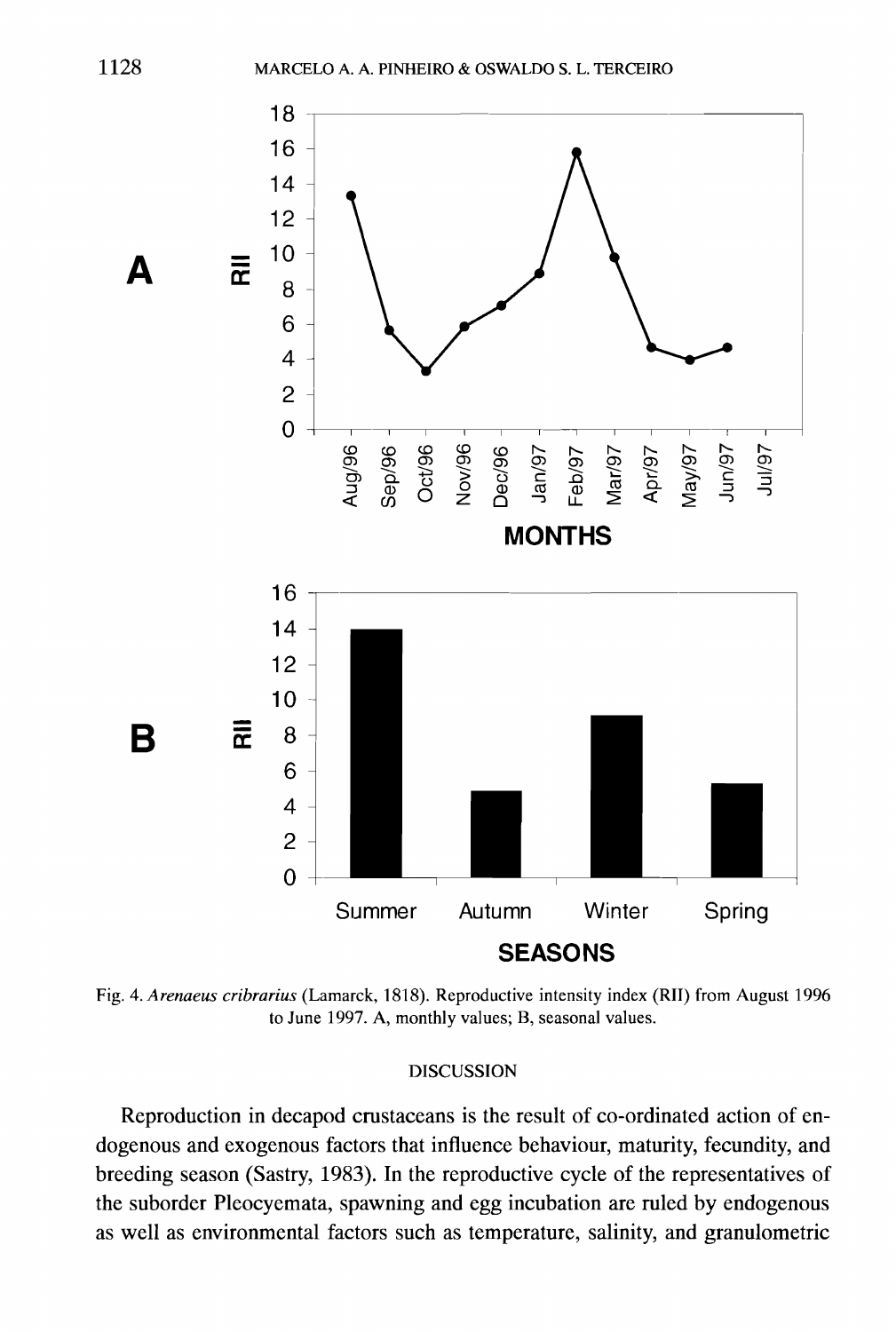sediment composition. According to Pinheiro et al. (1996), ovigerous females of *Arenaeus cribrarius* are mainly found in warmer areas, where sandy sediments are largely composed of coarse and intermediate grains (0.25 to 1.0 mm  $\varnothing$ ).

Brachyuran crabs living in temperate regions usually present seasonal reproduction with a high intensity during spring and summer (Warner, 1977), whereas tropical and subtropical species tend to breed continuously, due to narrower water temperature fluctuations (Sastry, 1983). According to Pinheiro (1995), *A. cribrarius* exhibits continuous reproduction in the Ubatuba region, but major activity peaks occur in the summer and winter months. The term "seasonal continuous breeding" was proposed for that breeding pattern, which would also apply to any case in which ovigerous females (or individuals with fully developed gonads) are present year-round, but with significant seasonal oscillations. The results reported now agree with those obtained by Pinheiro (1995). Therefore, *A. cribrarius* can be added to a list including other tropical portunids showing the same breeding pattern, e.g., *Callinectes danae* Smith, 1869, *Portunus spinimanus* Latreille, 1819, and *Callinectes ornatus* (see Branco et aI., 1992; and Costa, 1995; Santos, 1994; and Mantelatto, 1995, respectively).

Many brachyurans have multiple spawning, an evolved adaptation commonly found in portunids. *Callinectes sapidus* Rathbun, 1896 can extrude two consecutive egg batches from a single mating (Van Engel, 1958), while other portunid species are capable to incubate up to five broods, as observed in *Charybdis feriatus* (Linnaeus, 1758) (cf. Campbell & Fielder, 1988). In the case of*A. cribrarius, 50%* of the females incubating eggs in final embryonic stages present fully developed gonads, which indicates that multiple spawning occurs in this species (Pinheiro, 1995). Pinheiro & Fransozo (1999) recorded up to six consecutive ovipositions in captivity, in which four resulted in successful release of larvae. This would explain the continuous reproductive pattern observed in *A. cribrarius,* while the seasonal component might be related to a possible synchronic spawning among females of different age groups.

Portunids present large egg masses; in some species, fecundity may attain two million eggs (table IV). A number of species shows high fecundity values, e.g., *Callinectes sapidus, Callinectes danae,* and *Portunus pelagicus* (Linnaeus, 1758). However, other species show considerably reduced fecundity, ranging from 500,000 to 900,000 eggs, as reported for *Ovalipes punctatus* (De Haan, 1833), *Liocarcinus puber* (Linnaeus, 1767), *Portunus spinimanus, Callinectes ornatus,* and *Arenaeus cribrarius.* Maximum values reported for Portuninae are in most cases higher than those established for Polybiinae of similar size. In spite of being a species-specific characteristic, this contrast may result from size differences, since Portuninae usually attain a larger size at the onset of sexual maturity. Differences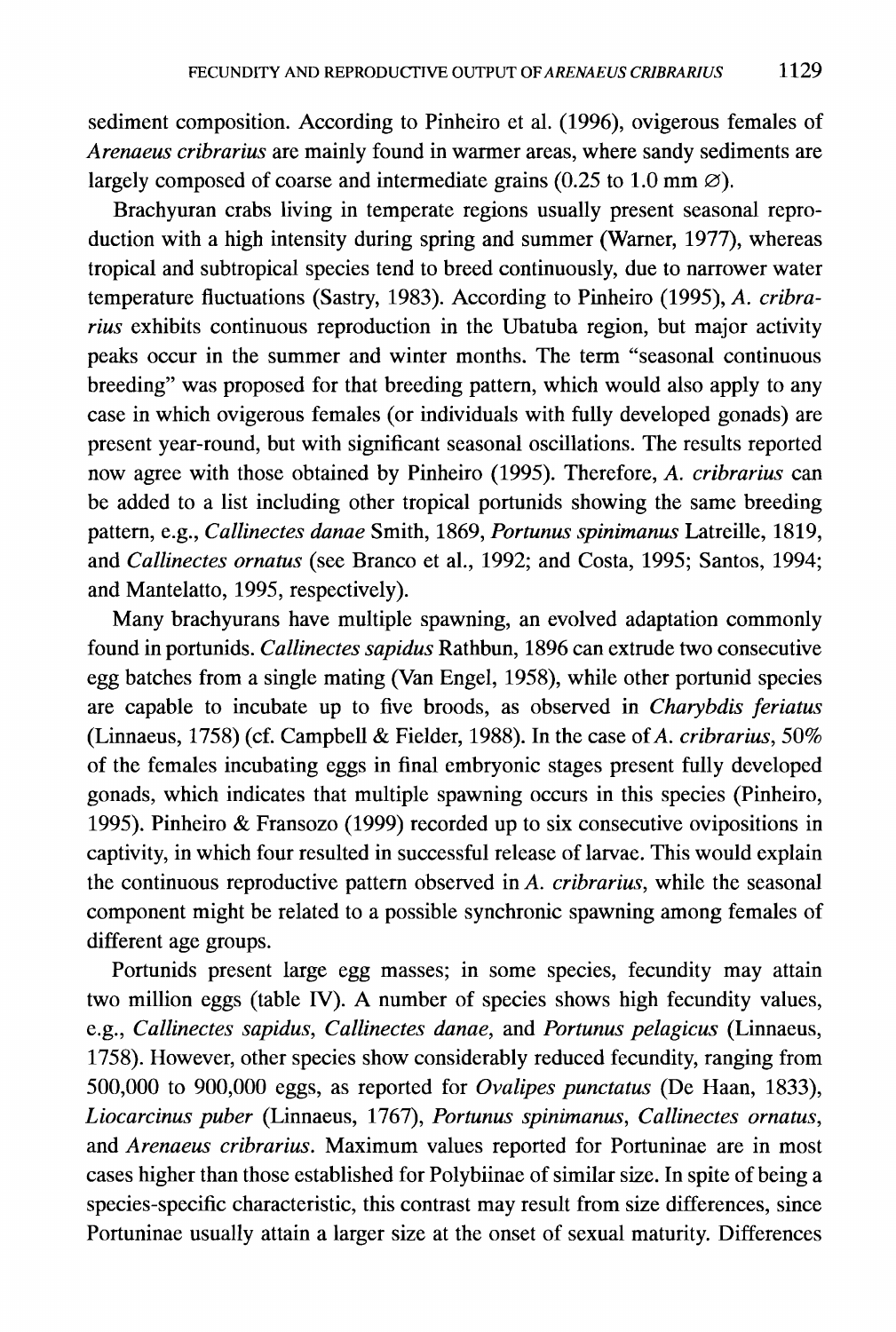# TABLE **IV**

Comparative analyses of the relationships between number of eggs (EN) against carapace width (CW) and total wet weight (WW) among various portunid species ( $N =$  number of specimens examined)

| Species                             | Reference                                   | Locality                                     | Latitude                    | $\mathcal{N}$ | CW(mm)                                | NE<br>min-max (mean)               | Relationship<br>EN/CW                                             | Relationship<br>EN/WW                         |  |
|-------------------------------------|---------------------------------------------|----------------------------------------------|-----------------------------|---------------|---------------------------------------|------------------------------------|-------------------------------------------------------------------|-----------------------------------------------|--|
| Subfamily Portuninae                |                                             |                                              |                             |               |                                       |                                    |                                                                   |                                               |  |
| Callinectes<br>danae                | Branco & Avila<br>(1992)                    | Florianópolis,<br>SC (Brazil)                |                             |               | 27°35'00"S 59 75.0-110.0*             | (598, 885)                         | $111,549-1,292,190$ EN = 5.61CW <sup>3.58</sup><br>$(R^2 = 0.34)$ | $EN = 4.43WW^{1.23}$<br>$(R^2 = 0.43)$        |  |
| Smith                               | Costa & Negreiros-<br>Fransozo (1996)       | Ubatuba, SP<br>(Brazil)                      |                             |               | 23°29'00"S 29 48.0-83.0***            | 363,660-826,638<br>(np)            | $EN = 103185.2 + 1.4CW3$<br>$(R^2 = 0.51)$                        | $EN = 142664.7 + 11276.8WW$<br>$(R^2 = 0.47)$ |  |
|                                     | Medeiros &<br>Oshiro (1990)                 | Rio de Janeiro,<br>RJ (Brazil)               |                             |               | 22°54'00"S np 72.4-106.8***           | 447,000-2,190,000 np<br>(783,000)  |                                                                   | np                                            |  |
| Callinectes<br>ornatus<br>Ordway    | Mantelatto &<br>Fransozo (1997)             | Ubatuba, SP<br>(Brazil)                      |                             |               | 23°30'00"S 38 45.0-62.5***            | 56,817-379,815<br>(171, 570)       | $EN = 0.0006CW^{4.85}$<br>$(R^2 = 0.25)$                          | $EN = 1085.72WW^{1.62}$<br>$(R^2 = 0.37)$     |  |
| Callinectes<br>sapidus<br>Rathbun   | Van Engel<br>(1958)                         | Chesapeake<br>Bay (U.S.A.)                   | 38°40'00"N np np            |               |                                       | 700,000-2,000,000 np<br>(np)       |                                                                   | np                                            |  |
| Portunus<br>pelagicus<br>(Linnaeus) | Potter et al.<br>(1983)                     | Peel-Harvey<br>System<br>(Australia)         |                             |               | 32°32′00″S 18 102.0-136.0***          | 270, 183-847, 980<br>(509, 433)    | np                                                                | $EN = 1741.81WW^{1.13}$<br>$(R^2 = 0.81)$     |  |
|                                     | Batoy et al.<br>(1987)                      | Coast off Leyte<br>de Bohol<br>(Philippines) |                             |               | $10^{\circ}05'42''$ N np 41.0-70.0 ** | 420,976-1,312,238 np<br>(894, 284) |                                                                   | np                                            |  |
|                                     | Ingles & Braum<br>(1989)                    | <b>Gulf Ragay</b><br>(Philippines)           | $13^{\circ}50'00''$ N 41 np |               |                                       | 142,572-1,131,900 np<br>(np)       |                                                                   | $EN = 972.75WW^{1.23}$<br>$(R^2 = 0.88)$      |  |
| Portunus<br>spinimanus<br>Latreille | Santos $&$<br>Negreiros-<br>Fransozo (1998) | Ubatuba, SP<br>(Brazil)                      | 23°30'00"S 21 56.2-86.6*    |               |                                       | 188,065-682,992<br>(429, 676)      | $EN = 46021.5 + 0.9557CW^3$<br>$(R^2 = 0.92)$                     | $EN = 18137.9 + 4713.8WW$<br>$(R^2 = 0.90)$   |  |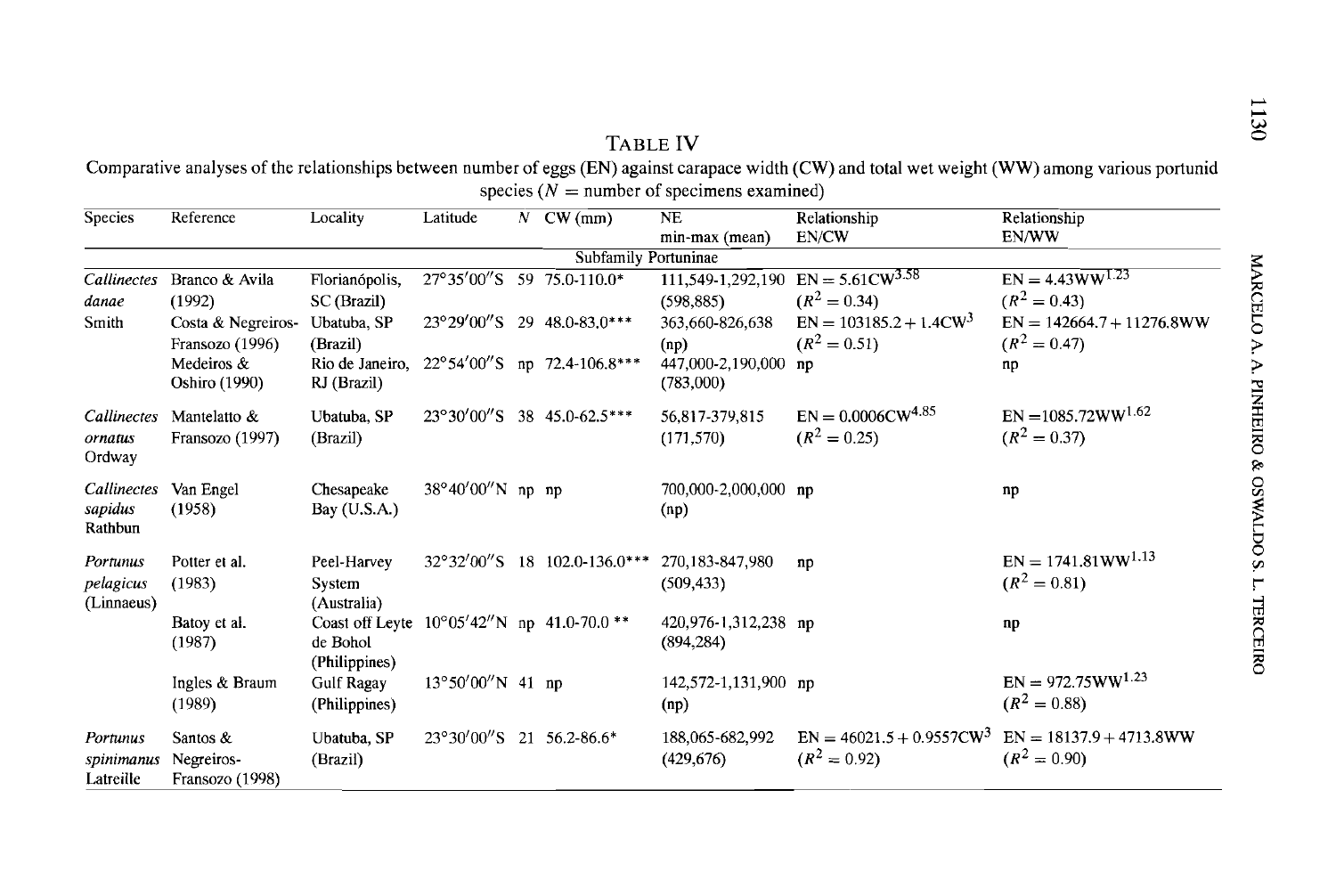|                                        |                                   |                                  |                       |    | (Continued)          |                               |                                                      |                                           |
|----------------------------------------|-----------------------------------|----------------------------------|-----------------------|----|----------------------|-------------------------------|------------------------------------------------------|-------------------------------------------|
| <b>Species</b>                         | Reference                         | Locality                         | Latitude              | Ν  | CW(mm)               | NE                            | Relationship                                         | Relationship                              |
|                                        |                                   |                                  |                       |    |                      | min-max (mean)                | EN/CW                                                | EN/WW                                     |
|                                        |                                   |                                  |                       |    | Subfamily Portuninae |                               |                                                      |                                           |
| Charybdis<br>natator<br>(Herbst)       | Sumpton<br>(1990)                 | Queensland<br>(Australia)        | 27°00'00"S            | 18 | 100.0-117.0*         | 181,230-976,248<br>(np)       | $EN = 1.7810^{4}$ CW<br>$1.1610^6$<br>$(R^2 = 0.62)$ | np                                        |
| Arenaeus<br>cribrarius<br>(Lamarck)    | Present study                     | Ubatuba, SP<br>(Brazil)          | $23^{\circ}30'00''$ S | 86 | 54.7-92.3***         | 135,210-682,156<br>(373, 291) | $EN = 0.651CW^{3.051}$<br>$(R^2 = 0.70)$             | $EN = 4468.3WW^{1.035}$<br>$(R^2 = 0.74)$ |
|                                        |                                   |                                  |                       |    | Subfamily Polibiinae |                               |                                                      |                                           |
| Macropipus<br>puber<br>(Linnaeus)      | González-Gurriarán<br>(1985)      | La Coruña<br>(Spain)             | 42°18′00″N            | 63 | 47.0-89.0*           | 34,491-448,786<br>(np)        | $EN = 0.105CW^{3.446}$<br>$(R^2 = 0.82)$             | np                                        |
| Macropipus<br>tuberculatus<br>(P. Row) | Mori (1987)                       | Genova<br>(Italy)                | 44°19'00"N            | 27 | $31.0 - 45.0*$       | 7,500-65,600<br>(np)          | $EN = 0.00307 CW^{4.353}$<br>$(R^2 = 0.92)$          | np                                        |
| Liocarcinus<br>depurator<br>(Linnaeus) | Mori & Zunino<br>(1987)           | Genova<br>(Italy)                | $44^{\circ}19'00''N$  | 32 | $25.0 - 47.5*$       | 25,000-140,000<br>(80, 180)   | $EN = 3912.9 CW$<br>65820.97<br>$(R^2 = 0.49)$       | np                                        |
| Ovalipes<br>catharus<br>(White)        | Haddon<br>(1994)                  | Wellington<br>(New Zealand)      | 41°45'00"S            | 30 | 46.0-106.2*          | 89,350-608,122<br>(293,360)   | $EN = 6.1371CW^{2.44173}$<br>$(R^2 = 0.92)$          | $EN = 5375.46WW^{0.86}$<br>$(R^2 = 0.91)$ |
| Ovalipes<br>punctatus<br>(De Haan)     | Du Preez &<br>Mclachlan<br>(1984) | Port Elizabeth<br>(South Africa) | 34°00'00"S            | 30 | $30.8 - 61.5*$       | 74,131-549,541<br>(np)        | $EN = 1.19CW^{3.102}$<br>$(R^2 = 0.79)$              | $EN = 0.005WW^{1.13}$<br>$(R^2 = 0.81)$   |

TABLE IV

 $\tilde{f}$  = carapace width including lateral spines;

 $\sum_{n=1}^{80}$  = carapace length;

= carapace width excluding lateral spines;

 $np = not provided.$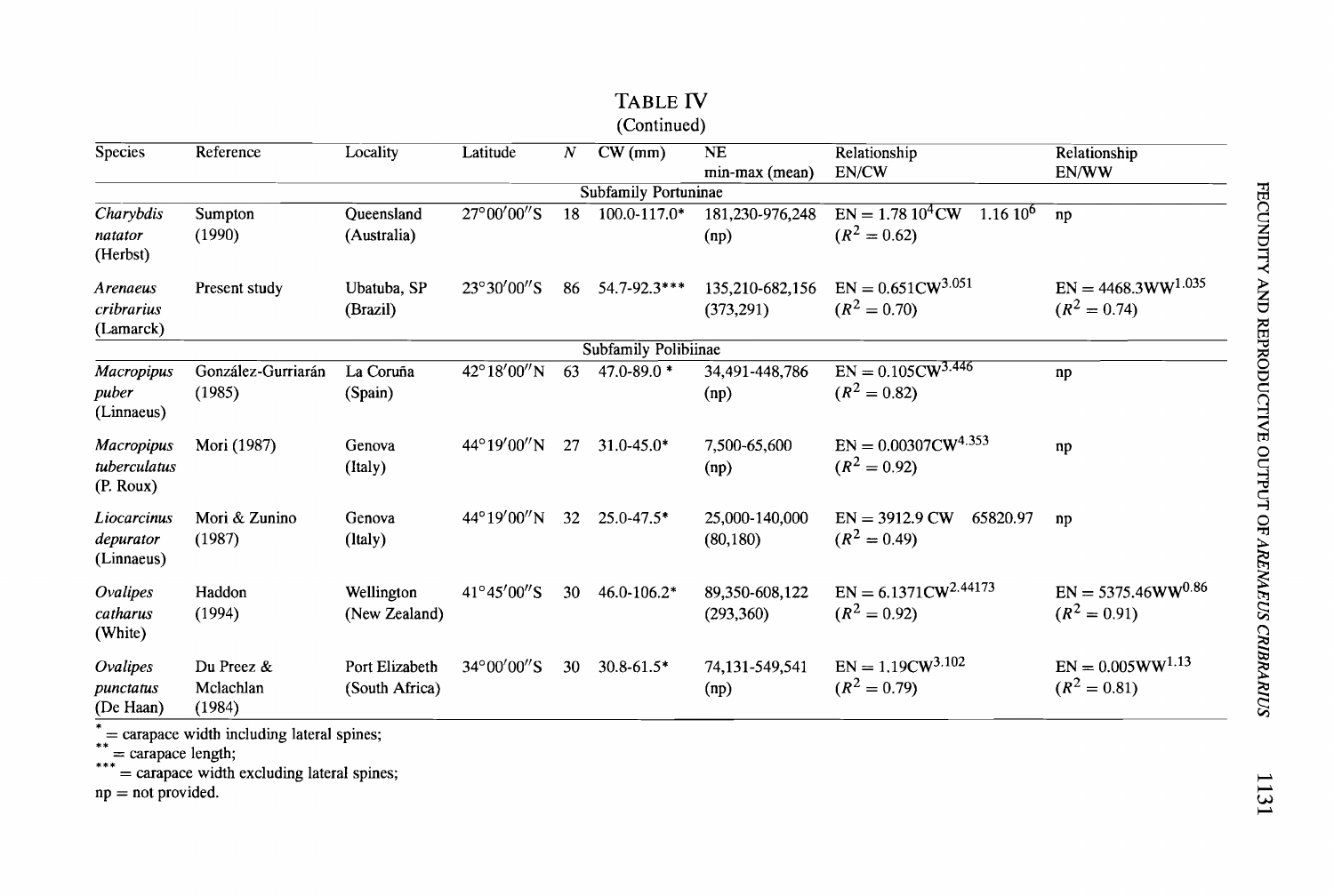may also be attributed to the effect of latitudinal variation (see table IV), as already observed in other crustaceans by Vernberg  $&$  Vernberg (1970), and by Dungan et a1. (1991).

The linear function  $(y = a + bx)$  can be fitted to both EN/WW and EN/WE relationships, but the power function  $(y = ax^b)$  may also be used, since the constant b reached values near unity, and  $R^2$  values are expressive. According to Jensen (1958) linearity of these relationships is to be expected, because weight (WW and WE) and number of eggs (EN) are volumetric variables. The fact that the exponent departs more from unity in the EN/WE relation can be attributed to the experimental error resulting from dehydrating the egg clutches.

In some studies, the equation used to represent fecundity does not satisfactorily fit the empirical data. In such cases, the model does not have sufficient plasticity to represent a biological interpretation of the relationship EN/CW, and fails when used in variation conversions. This problem is particularly common in studies concerning highly fecund brachyurans, as portunids, in which errors during egg counting may add-up to other procedural problems, such as the analysis of a small sample size and the choice of an inadequate model. Common errors in fecundity estimates by means of weight extrapolation are the following: (1) the use of egg broods of different developmental stages for analysis could introduce bias due to incomplete spawning, or else due to egg loss in the case of using final embryonic stages; (2) counting errors due to absence of a mechanical counter or another type of reliable recording device;  $(3)$  inadequate dehydration of subsamples, which can be avoided if the coefficient of variation of resulting estimates is analysed in advance; (4) regressions carried out on a small sample, that does not represent the entire range in the population studied.

Competition for energetic resources makes growth and reproduction very closely associated processes in decapod crustaceans. Selective pressures act on them and tend to promote maximization of egg production, thus ensuring continuity of the population (Hartnoll & Gould, 1988). Therefore, in many species reproduction is synchronized with increase in temperature and hence food availability, thus enhancing survival of the offspring (Giese, 1959; Wear, 1974). This fact was confirmed in *A. cribrarius* by Pinheiro (1995), who found the highest frequencies of females with fully developed gonads during spring and summer, whereas the occurrence of ovigerous females was especially high in summer and winter. Furthermore, fecundity is also higher during that period, as inferred in this study from within-season comparisons of  $\overline{F'}$ , resulting also in higher reproductive output. This may be related to spawning of primiparous females during winter months, since mating occurs chiefly in autumn (Pinheiro, 1995).

However, highest reproductive activity in *A. cribrarius* occurs during summer and winter, and declines during spring due to a decreasing percentage of ovigerous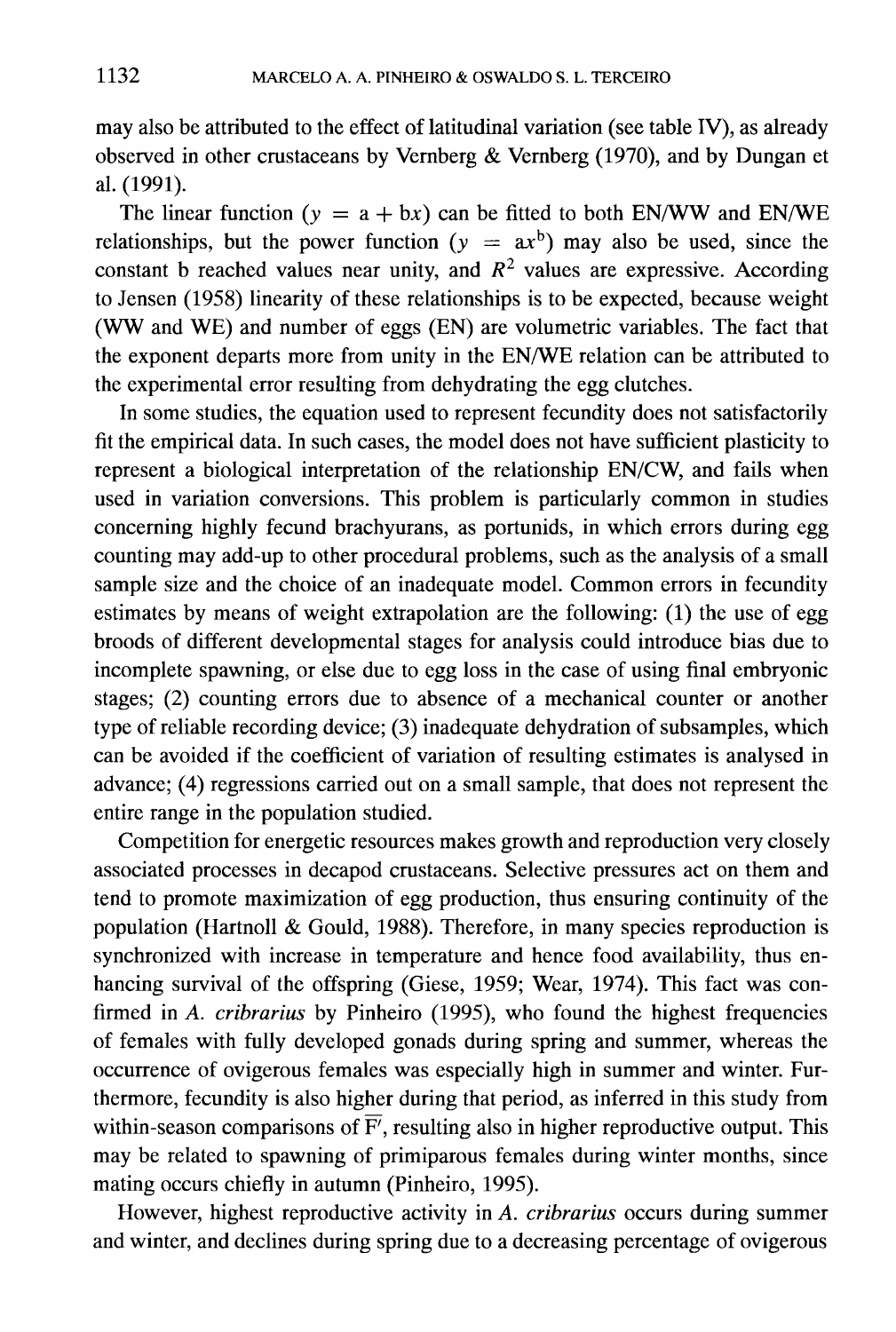females in the population. This may be regarded as a balancing mechanism allowing considerable reproductive activity year-round, which is only possible because of the reduced seasonal temperature fluctuations that are characteristic for tropical and subtropical regions. Therefore, it was concluded earlier that *A. cribrarius* follows a seasonally continuous reproductive pattern, with low reproductive intensity during autumn and winter, when females attain sexual maturity and mate, and water temperature decreases, respectively (Pinheiro, 1995).

Fecundity comparisons within portunids found along the coastline of the Ubatuba region show that *Arenaeus cribrarius* ranks third, after *Callinectes danae* and *Portunus spinimanus* (fig. 5). These species showed a wider size range compared to that obtained for *Callinectes ornatus,* although fecundity analyses on this species by Mantellato & Fransozo (1997) do not include ovigerous females of the larger size classes in that species (see table IV), since C. *ornatus* females can attain  $CW = 84$  mm (Williams, 1984). Higher fecundity, however, should be regarded as an intrinsic feature, characteristic of those species. *A. cribrarius* presents a high reproductive output, a fact also obvious from its relatively high abundance when compared to other sympatric benthic brachyurans (Fransozo et al., 1992; Sartor, 1989). These results evidence that *A. cribrarius* is an important component within local benthic communities and a significant potential fishery resource with excellent prospects for culture.



Fig. 5. Comparative analysis of potential fecundity equations previously obtained for some portunids found in the Ubatuba region, SP, Brazil. *Arenaeus cribrarius* (Lamarck, 1818), from the present study; *Callinectes danae* Smith, 1869, from Costa & Negreiros-Fransozo (1996); *Callinectes ornatus* Ordway, 1863, from Manttelatto & Fransozo (1997); *Portunus spinimanus* Latreille, 1819, from Santos & Negreiros-Fransozo (1998).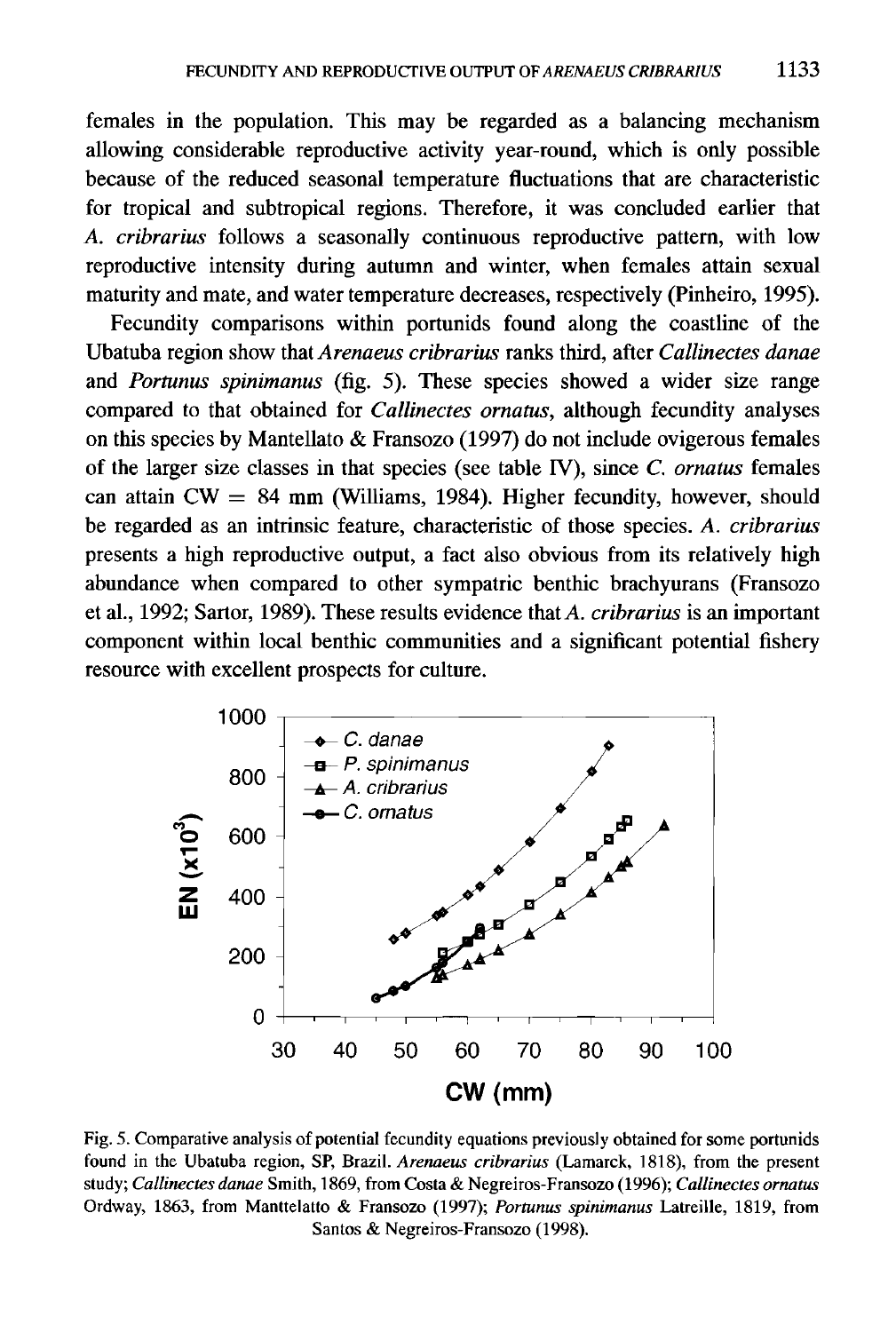#### ACKNOWLEDGMENTS

FAPESP provided financial support for the *Arenaeus* Project (Proc. # 95/ 9495-2), for the acquisition of a vehicle for field work along the coast of Ubatuba (Proc. # 94/4878-8), and granted the second author a scientific initiation fellowship (Proc. # 96/10008-1). CNPq conceded a scientific productivity fellowship to the first author (Proc. # 300312/96-2). Thanks are also due to Mr. Valdecir F. Lima, and to biologist Fabiano G. Taddei for their invaluable help during field work. We are grateful to zootechnician Marcel J. M. dos Santos for his assistance in egg counting.

#### **REFERENCES**

- ALMACA, C., 1987. Egg number and size in *Pachygrapsus maurus* (Lucas, 1846) from Praia da Laginha (Faial, Azores Islands). Inv. Pesq., Barcelona, 51 (Suppl. 1): 157-163.
- BATOY, C. B., J. F. SARMAGO & B. C. PILAPIL, 1987. Breeding season, sexual maturity and fecundity of the blue crab, *Portunus pelagicus* (L.) in selected coastal waters in Leyte and vicinity, Philippines. Ann. trop. Res., 9: 157-177.
- BOND, G. & L. BUCKUP, 1982. 0 cicIo reprodutor de *Macrobrachium borelli* (Nobili, 1986) e *Macrobrachium potiuna* (Muller, 1880) (Crustacea, Decapoda, Palaemonidae) e suas relag6es com a temperatura. Rev. Brasileira BioI., 42 (3): 473-483.
- BOOLOOTIAN, R. A., A. C. GIESE, A. FARMANFARMAIAN & J. TUCKER, 1959. Reproductive cycles of five west coast crabs. Physiol. Zool., 32: 213-220.
- BRANCO, J. O. & M. G. AVILA, 1992. Fecundidade em *Callinectes danae* Smith (Decapoda, Portunidae) da Lagoa da Conceição, Florianópolis, Santa Catarina, Brasil. Rev. Brasileira Zool., 9 (3/4): 167-173.
- BRANCO, J. O., M. J. LUNARDON, M. G. AVILA & C. F. MIGUEZ, 1992. Interação entre fator de condição e índice gonadossomático como indicadores do período de desova em *Callinectes* danae Smith (Crustacea, Portunidae) da Lagoa da Conceição, Florianópolis, Santa Catarina, Brasil. Rev. Brasileira Zool., 9 (3/4): 175-180.
- CAMPBELL, G. R. & D. R. FIELDER, 1988. Egg extrusion and egg development in three species of commercially important portunid crabs from S.E. Queensland. Proc. R. Soc. Queensland, 99: 93-100.
- COSTA, T. M., 1995. CicIo reprodutivo de *Callinectes danae* Smith, 1869 (Crustacea, Decapoda, Portunidae) na regiao de Ubatuba (SP): 1-94. (Master Thesis, Universidade Estadual Paulista, Botucatu, Brazil).
- COSTA, T. M. & M. L. NEGREIROS-FRANSOZO, 1996. Fecundidade de *Callinectes danae* Smith, 1869 (Crustacea, Decapoda, Portunidae) na regiao de Ubatuba (SP), Brasil. Arq. BioI. Tecnol., 39 (2): 393-400.
- DUNGAN, J. E., A. M. WENNER & D. M. HUBBARD, 1991. Geographic variation in the reproductive biology of the sand crab *Emerita analoga* (Stimpson) on the California coast. Journ. exp. mar. Biol. Ecol., 150: 63-81.
- Du PREEZ, H. H. & A. MCLACHLAN, 1984. Biology of the three spot swimming crab, *Ovalipes punctatus* (De Haan) III. Reproduction, fecundity and egg development. Crustaceana, 47 (3): 285-297.
- ENGEL, W. A. VAN, 1958. The blue crab and its fishery in Chesapeake Bay. Part  $1$  Reproduction, early development, growth and migration. Commer. Fish. Rev., 20 (6): 6-17.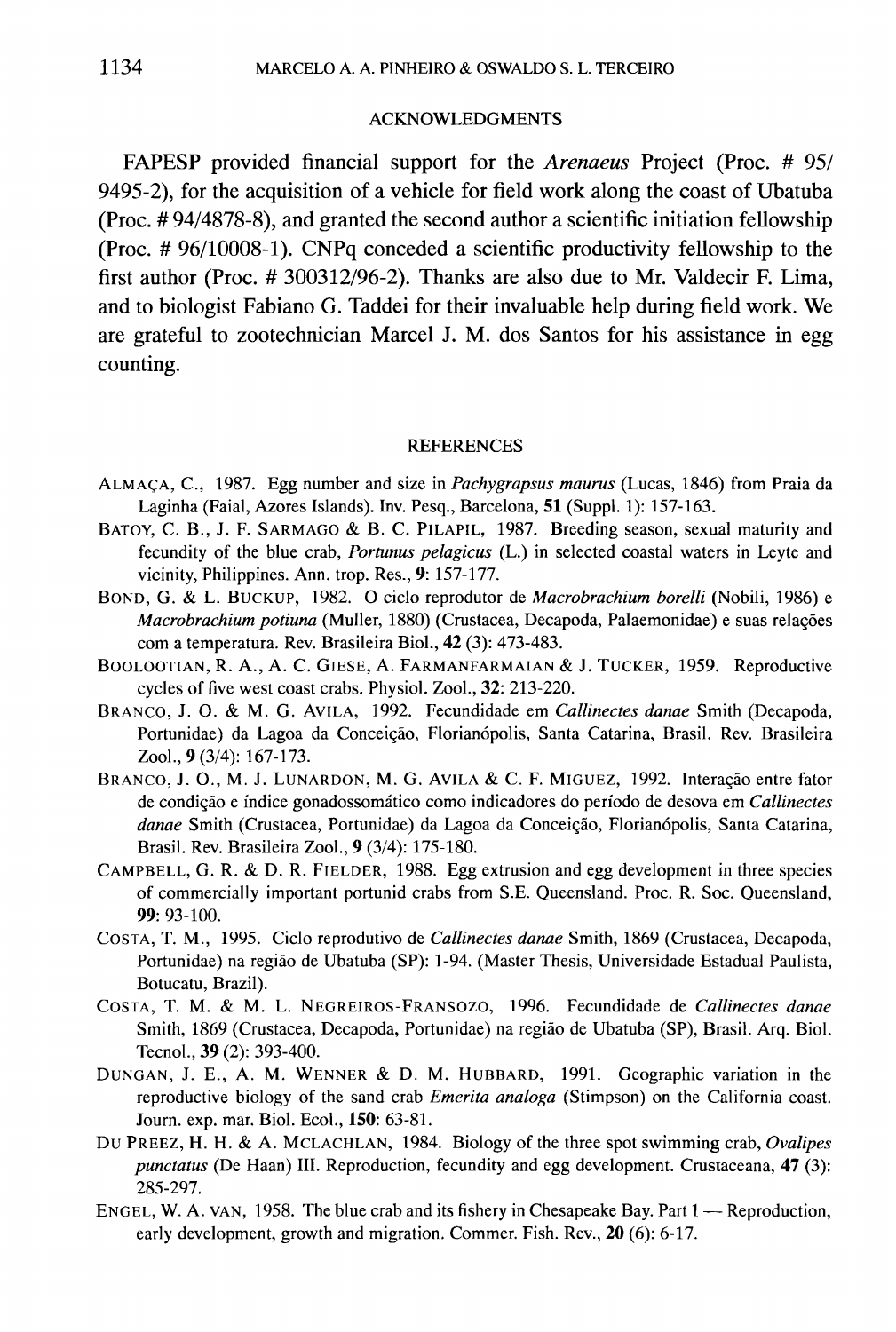- FLORES, A. V., 1993. Estrategia reprodutiva de *Pachygrapsus transversus* (Gibbes, 1850) (Crustacea, Decapoda, Brachyura), na regiao de Ubatuba (SP): 1-47. (Graduation Monograph, Universidade Estadual Paulista, Botucatu, Brazil).
- FRANSOZO, A., M. L. NEGREIROS-FRANSOZO, F. L. M. MANTELATTO, M. A. A. PINHEIRO & S. SANTOS, 1992. Composição e distribuição dos Brachyura (Crustacea, Decapoda) do sublitoral não consolidado na Enseada da Fortaleza, Ubatuba, SP. Rev. Brasileira Biol., 52 (4): 667-675.
- GIESE, A. C., 1959. Annual reproductive cycles of marine invertebrates. Ann. Ver. Physiol., 21: 547-576.
- GONzALEZ-GURRIARA.N, E., 1985. Crescimiento de la necora *Macropipus puber* (L.) (Decapoda, Brachyura) en la Ria de Arousa (Galicia, NW Espana), y primeros datos sobre la dinamica de la población. Bol. Inst. Espanől Oceanogr., 2 (1): 33-51.
- HADDON, M., 1994. Size-fecundity relationships, mating behaviour and larval release in the New Zealand paddle crab *Ovalipes catharus* (White, 1843) (Brachyura: Portunidae). Mar. freshw. Res., 28: 329-334.
- HARTNOLL, R. G. & P. GOULD, 1988. Brachyuran life history strategies and the optimization of egg production. In: A. A. FINCHAM & P. S. RAINBOW (eds.), Aspects of decapod crustacean biology: 1-9. (Oxford, Clarendon Press).
- HAYNES, E., J. F. KARINEN, J. WATSON & D. J. HOPSON, 1976. Relation of number of eggs and egg length to carapace width of the brachyuran crabs *Chionoecetes bairdi* and C. *opilio* from the southeastern Bering Sea and C. *opilio* from the Gulf of St. Lawrence. Journ. Fish. Res. Board Canada, 33: 2592-2595.
- INGLES, J. A. & E. BRAUM, 1989. Reproduction and larval ecology of the blue swimming crab *Portunus pelagicus* in Ragay Gulf, Philippines. Int. Revue ges. Hydrobiol., 74 (5): 471-490.
- JENSEN, J. P., 1958. The relation between body size and number of eggs in marine malacostracans. Meddr. Dansk Fisk. Havunders., 2: 1-25.
- JUANICÓ, M., 1978. Ampliación de la distribución geografica de tres espécies de Brachyura (Crustacea: Decapoda) para aguas uruguaias. Iheringia, (Zool.) 51: 45-46.
- MANTELATTO, F. L. M., 1995. Biologia reprodutiva de *Callinectes ornatus* Ordway, 1863 (Decapoda, Brachyura, Portunidae) na regiao de Ubatuba (SP) Brasil: 1-147. (Doctoral Thesis, Universidade Estadual Paulista, Botucatu, Brazil).
- MANTELATTO, F. L. M. & A. FRANSOZO, 1997. Fecundity of the crab *Callinectes ornatus* Ordway, 1863 (Decapoda, Brachyura, Portunidae) from the Ubatuba region, São Paulo, Brazil. Crustaceana, 70 (2): 214-226.
- MEDEIROS, M. F. S. J. & L. M. Y. OSHIRO, 1990. Aspectos reprodutivos de *Callinectes danae* Smith, 1969 (Crustacea, Decapoda, Portunidae), na Baia de Sepetiba - RJ. Resumos do II Simp6sio de Ecosistemas da Costa SuI e Sudeste Brasileira, Aguas de Lind6ia, SP: 150-159. (Sao Paulo, ACIESP).
- MELO, G. A. S., 1996. Manual de identificação dos Brachyura (caranguejos e siris) do litoral Brasileiro: 1-604. (São Paulo, Editora Plêiade/FAPESP).
- MELVILLE-SMITH, R., 1987. The reproductive biology of *Geryon maritae* (Decapoda, Brachyura) off southwest Africa/Namibia. Crustaceana, 53 (3): 259-275.
- MORI, M., 1987. Observations on reproductive biology and diet of*Macropipus tuberculatus* (Roux) of the Ligurian Sea. Inv. Pesq., Barcelona, 51 (1): 147-152.
- MORI, M. & P. ZUN INO, 1987. Aspects ofthe biology *ofLiocarcinus depurator* (L.) in the Ligurian Sea. Inv. Pesq., Barcelona, 51 (1): 135-145.
- NEGREIROS-FRANSOZO, M. L., A. FRANSOZO, F. L. M. MANTELATTO, J. M. NAKAGAKI & M. C. F. SPILBORGHS, 1992. Fecundity of *Paguristes tortugae* Schmitt, 1933 (Crustacea, Decapoda, Anomura) in Ubatuba (SP), Brazil. Rev. Brasileira BioI., 52 (4): 547-553.
- OGAWA, E. F. & C. A. S. ROCHA, 1976. Sobre a fecundidade de crustaceos decapodos marinhos no Estado do Ceara, Brasil. Arq. Cien. mar., 16 (2): 101-104.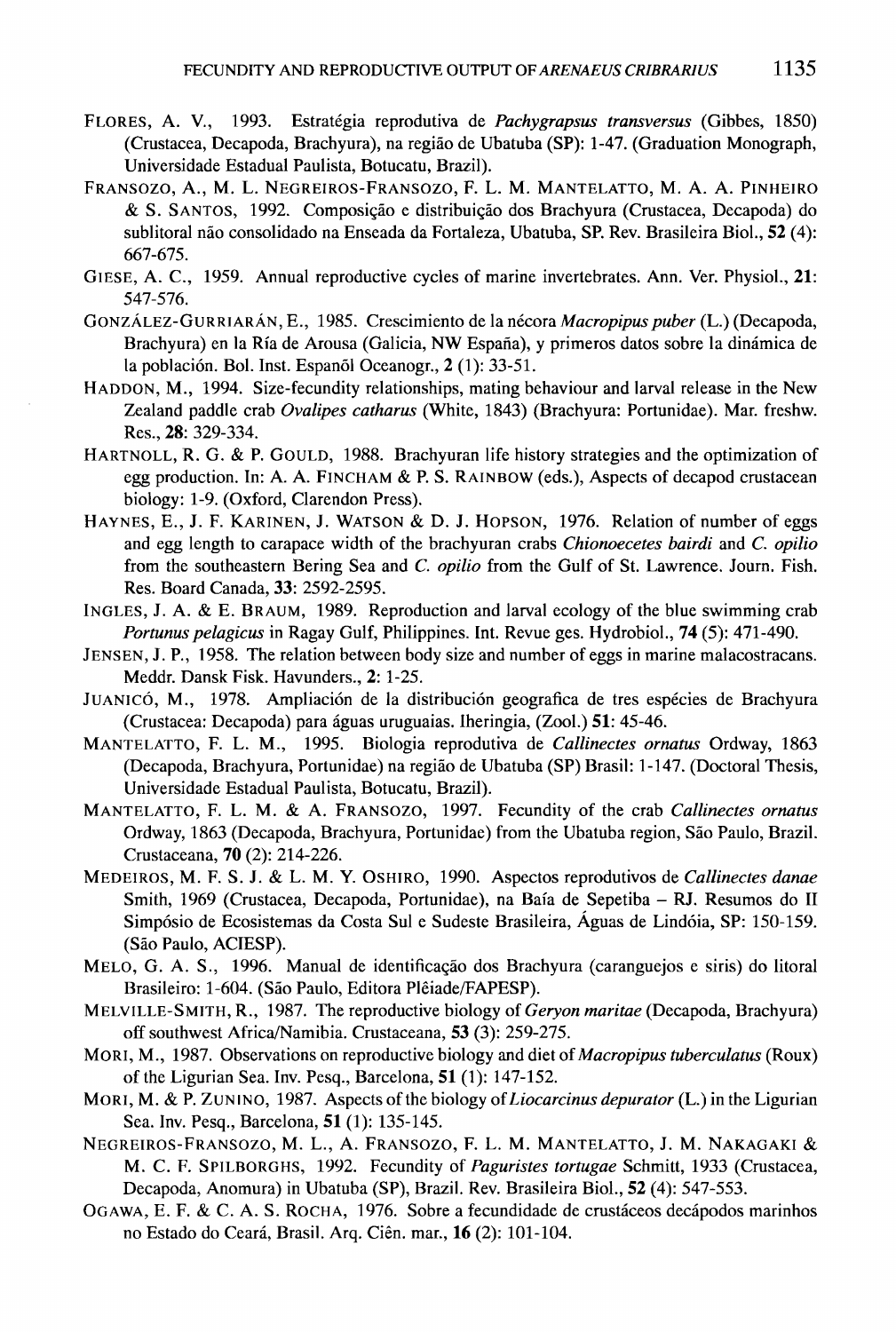- PARSONS, D. G. & G. E. TUCKER, 1986. Fecundity of northern shrimp, *Pandalus borealis* (Crustacea, Decapoda) in areas of the northwest Atlantic. Fish. Biol., 84 (3): 549-558.
- PAUL, R. K. G., 1982. Abundance, breeding and growth of *Callinectes arcuatus* Ordway and *Callinectes toxotes* Ordway (Decapoda, Brachyura, Portunidae) in a lagoon system on the Mexican Pacific coast. Estuarine Coastal Shelf Sci., 14: 13-26.
- PINHEIRO, M. A. A., 1995. Biologia reprodutiva do siri *chitaArenaeus cribrarius* (Lamarck, 1818) (Crustacea, Brachyura, Portunidae) na regiao de Ubatuba, litoral norte do Estado de Sao Paulo: 1-180. (Doctoral Thesis, Universidade Estadual Paulista, Botucatu, Brazil).
- PINHEIRO, M. A. A. & A. FRANSOZO, 1995. Fecundidade de *Pachycheles haigae* Rodrigues da Costa, 1960 (Crustacea, Anomura, Porcellanidae) em Ubatuba (SP), Brasil. Rev. Brasileira BioI., 55 (4): 623-631.
- $\&$   $-$ , 1998. Sexual maturity of the speckled swimming crab *Arenaeus cribrarius* (Lamarck, 1818) (Decapoda, Brachyura: Portunidae) in Ubatuba littoral, São Paulo state, Brazil. Crustaceana, 71 (4): 434-452.
- $- \& -$ , 1999. Reproductive behavior of the swimming crab *Arenaeus cribrarius* (Lamarck, 1818) (Crustacea, Brachyura, Portunidae), in captivity. Bull. mar. Sci., 64 (2): 243-253.
- PINHEIRO, M. A. A., A. FRANSOZO & M. L. NEGREIROS-FRANSOZO, 1996. Distributional patterns of *Arenaeus cribrarius* (Lamarck, 1818) (Crustacea, Portunidae) in Fortaleza Bay, Ubatuba (SP), Brazil. Rev. Brasileira BioI., 56 (4): 705-716.
- POTTER, I. C., J. P. CHRYSTAL & N. R. LONERAGAN, 1983. The biology of the blue manna crab *Portunus pelagicus* in an Australian estuary. Mar. BioI., Berlin, 78: 75-85.
- RATHBUN, M. J., 1930. The cancroid crabs of America of the families Euryalidae, Portunidae, Atelecyclidae, Cancridae and Xanthidae. U.S. natn. Mus. Bull., 152: 1-609.
- REIGADA, A. L. D. & M. L. NEGREIROS-FRANSOZO, 1995. Fecundidade do caranguejo Hepatus *pudibundus* (Herbst, 1785) (Crustacea, Decapoda, Calappidae) em Ubatuba (SP), Brasil. Arq. BioI. Tecno!., 38 (2): 661-668.
- SANTOS, S., 1994. Biologia reprodutiva de *Portunus spinimanus* Latreille, 1819 (Crustacea, Brachyura, Portunidae) na regiao de Ubatuba (SP): 1-158. (Doctoral Thesis, Universidade Estadual Paulista, Botucatu, Brazil).
- SANTOS, S. & M. L. NEGREIROS-FRANSOZO, 1998. Fecundity in *Portunus spinimanus* Latreille, 1819 (Crustacea, Brachyura, Portunidae) from Ubatuba, São Paulo, Brazil. Interciencia, 22 (5): 259-263.
- SARTOR, S. M., 1989. Composição e distribuição dos Brachyura (Crustacea, Decapoda) no litoral norte do Estado de São Paulo: 1-197. (Doctoral Thesis, Instituto Oceanográfico da Universidade de São Paulo, São Paulo, Brazil).
- SASTRY, A. N., 1983. Ecological aspects of reproduction. In: F. J. VERNBERG & W. B. VERNBERG (eds.), The biology of Crustacea, 8, Environmental adaptations: 179-270. (Academic Press, New York).
- SEIPLE, W. H. & M. SALMON, 1987. Reproductive growth and life-history contrasts between two species of grapsid crabs, *Sesarma cinereum* and S. *reticulatum.* Mar. BioI., Berlin, 94: 1-6.
- SOMERTON, D. A. & W. S. MEYERS, 1983. Fecundity differences between primiparous and multiparous female Alaskan tanner crab *(Chionoecetes bairdi)*. Journ. Crust. Biol., 3 (2): 183-186.
- STUCK, K. C. & F. M. TRUESDALE, 1988. Larval development of the speckled swimming crab, *Arenaeus cribrarius* (Decapoda: Brachyura: Portunidae) reared in the laboratory. Bull. mar. Sci., 42 (1): 101-132.
- SUMPTON, W., 1990. Biology of the rock crab *Charybdis natator* (Herbst) (Brachyura: Portunidae). Bull. mar. Sci., 46 (2): 425-431.
- SWARTZ, R. C., 1978. Reproductive and molt cycles in the xanthid crab *Neopanope sayi* (Smith, 1869). Crustaceana, 34 (1): 15-32.